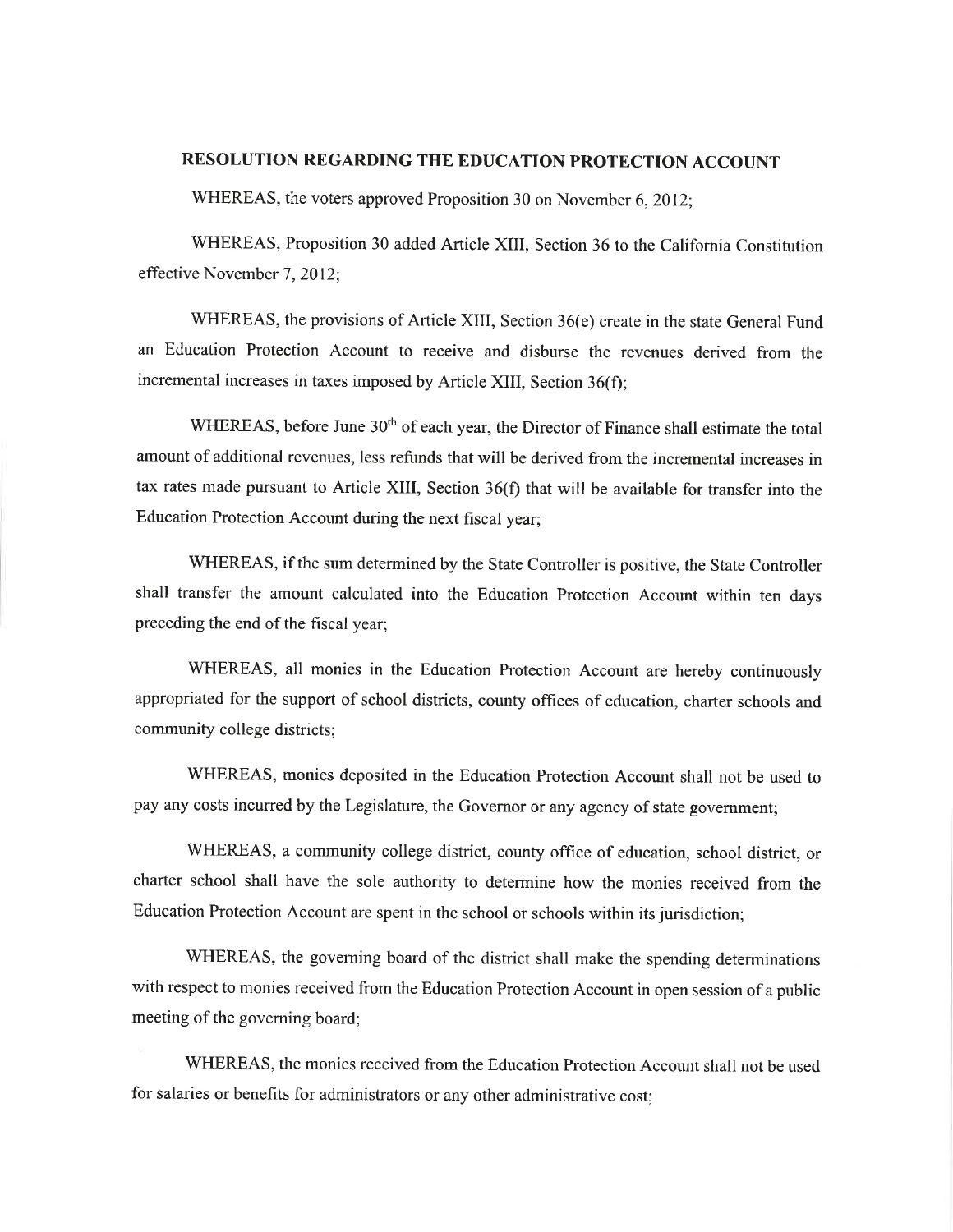WHEREAS, each community college district, county office of education, school district and charter school shall annually publish on its Internet website an accounting of how much money was received from the Education Protection Account and how that money was spent;

WHEREAS, the annual independent financial and compliance audit required of community college districts, county offices of education, school districts and charter schools shall ascertain and verify whether the funds provided from the Education Protection Account have been properly disbursed and expended as required by Article XIII, Section 36 of the California Constitution:

WHEREAS, expenses incurred by community college districts, county offices of education, school districts and charter schools to comply with the additional audit requirements of Article XIII, Section 36 may be paid with funding from the Education Protection Act and shall not be considered administrative costs for purposes of Article XIII, Section 36.

## NOW, THEREFORE, IT IS HEREBY RESOLVED:

 $1.$ The monies received from the Education Protection Account shall be spent as required by Article XIII, Section 36 and the spending determinations on how the money will be spent shall be made in open session of a public meeting of the governing board of California Virtual Academy at San Diego;

 $2.$ In compliance with Article XIII, Section 36(e), with the California Constitution, the governing board of the California Virtual Academy at San Diego has determined to spend the monies received from the Education Protection Act on certificated teacher salaries and benefits, facilities, rents, leases, maintenance and operations, 1% oversight, and special education instruction services.

Voice Vote:

| Ayes: |                                   | No: |  |
|-------|-----------------------------------|-----|--|
| Date: | September 8, 2021                 |     |  |
|       | Certification of Board President: |     |  |